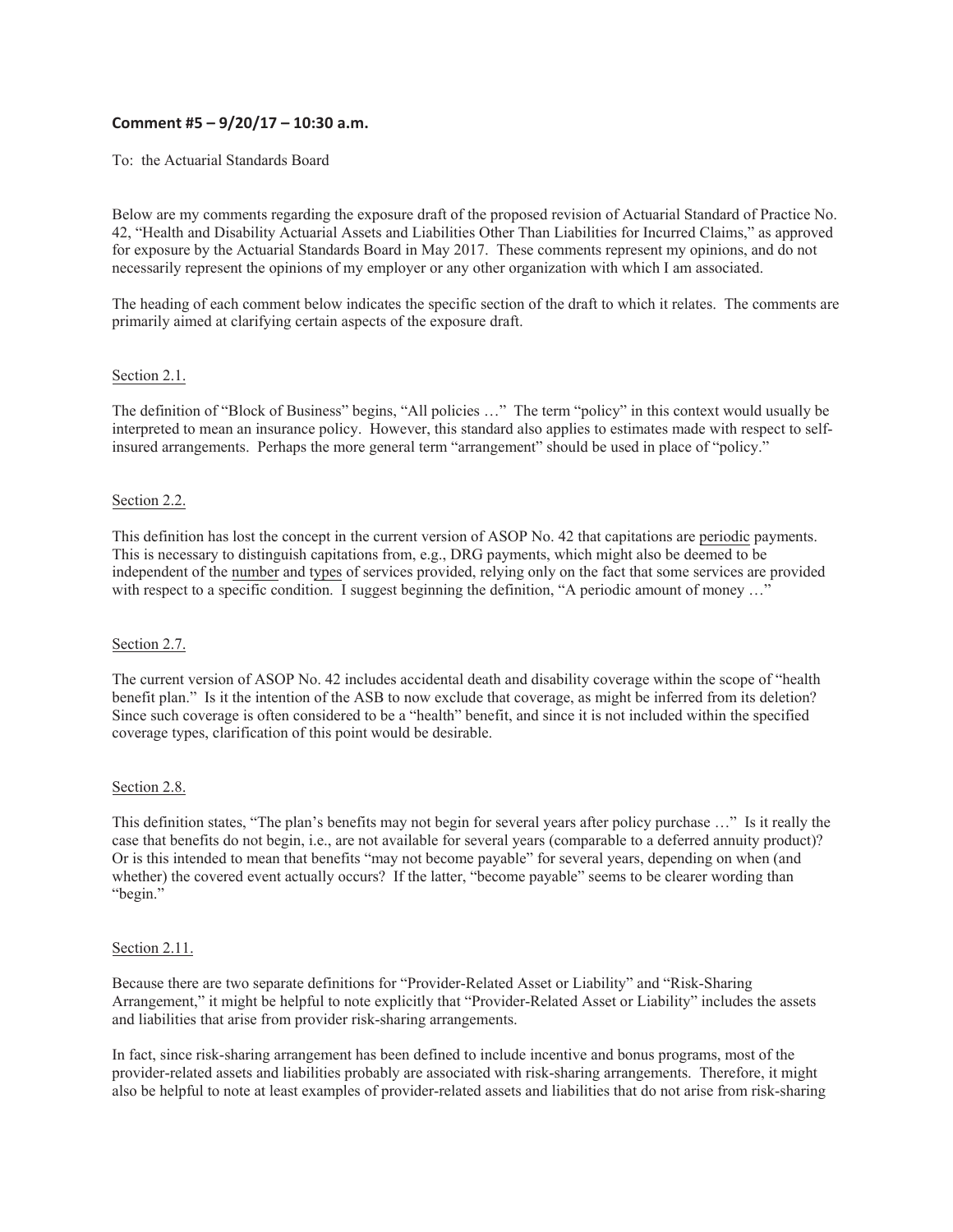arrangements. For example, are liabilities related to settlements of claim disputes intended to be encompassed within this definition?

## Section 2.13.

I believe that at the end of this definition, "government-sponsored" is intended to modify both "plans" and "risk contracts." If so, it would be more grammatically correct to say, "and government-sponsored plans or risk contracts," i.e., insert the word "and."

## Section 3.3.3.

This section refers to "elective claims processed in recessionary periods or prior to contract termination." I see two problems with this phraseology.

First, I do not think the relevant consideration is when the claims are processed, especially in the case of them being processed before a contract termination. What is relevant is when the services were obtained.

Second, most claims are indeed processed, and are certainly incurred, prior to contract termination. The situation being addressed here is when insured persons seek elective services because of an impending known termination of the contract, being concerned that they may be without coverage (or coverage at the same level) for some period of time.

Therefore, I think this section should end, "… and elective services sought in recessionary periods or prior to an anticipated contract termination."

I am not certain whether "elective claims … in recessionary periods" was intended to refer to the uptick in disability income claims that often occurs in such situations. If so, another term than "elective" should be used, since by definition disability claims are not supposed to be "elective."

#### Section 3.3.6.

This section makes reference to "government programs" and "payments or recoveries resulting from government programs." It appears from the context that "government programs" is intended to mean "risk-sharing arrangements with the government." Since "risk-sharing arrangement" is a defined term, it should be used here. Medicaid managed care plans are "government programs," but the premium revenue received from such programs is not relevant to the purpose of this section, so "government programs" needs to be clarified.

#### Section 3.3.10.

This section ends with the sentence, "Reinsurance arrangements may also include risk-sharing provisions." It seems that the "risk-sharing provisions" discussed here fall within the definition of "risk-sharing arrangement," in which case that defined term should be used here for avoidance of doubt.

### Section 3.3.11.

In this context, "expenses" means administrative expenses. Claim costs are also "expenses" from an incomestatement standpoint. It would be helpful to specify the type of expenses that are addressed here, with language such as is used in Section 3.4.4: "expenses such as maintenance, acquisition, and claim settlement."